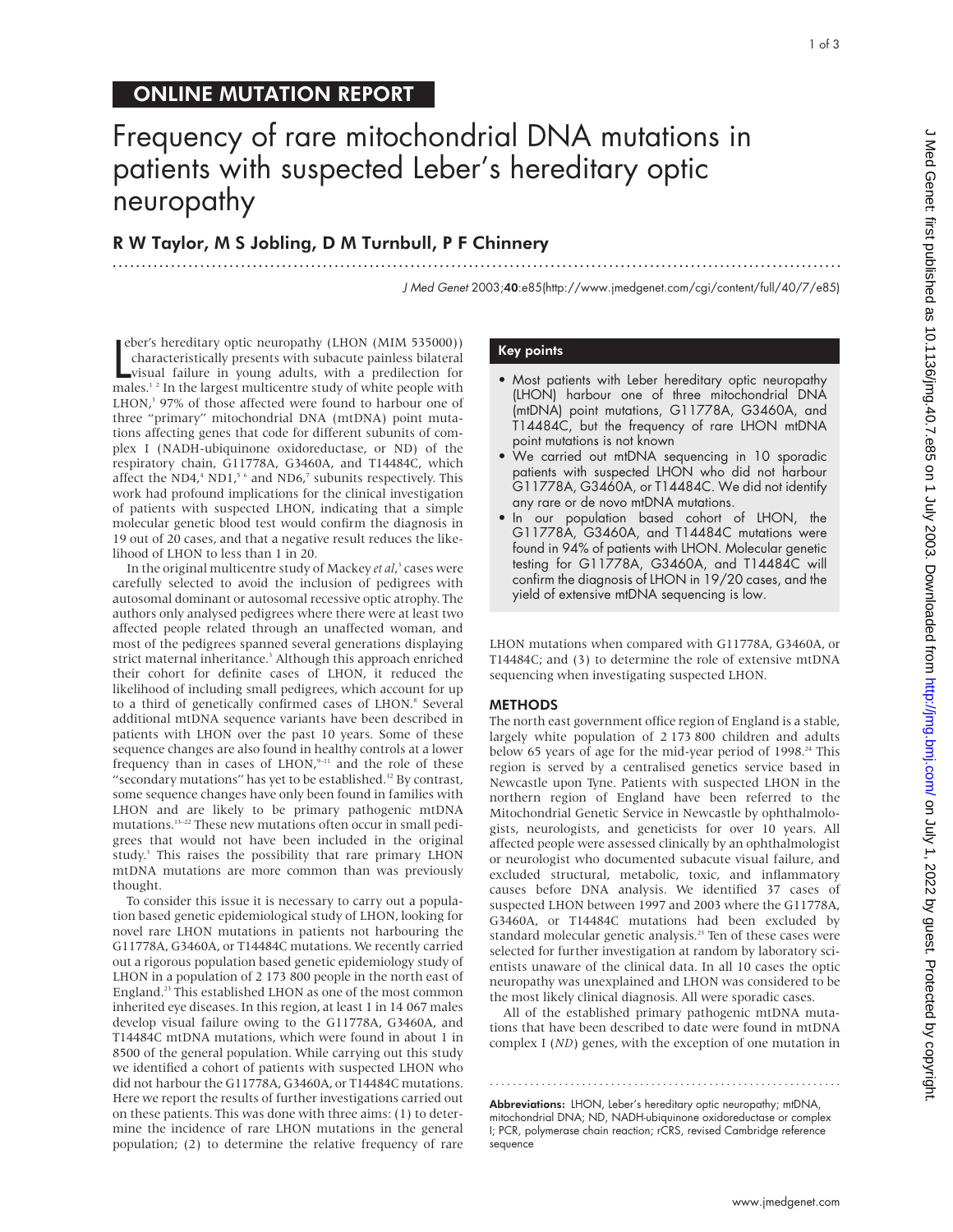| <b>Patient No</b> | Changes from reference sequence                                                                                                                                          |
|-------------------|--------------------------------------------------------------------------------------------------------------------------------------------------------------------------|
|                   | C3107del; T4216C; A4769G; A4917G; G5147A; G9947A; C10175T; T10463C; A11251G; G11719A; A11812G; T12441C;<br>G13368A; A13563G; T13743C; A14233G; C14766T; G14905A; A15326G |
|                   | C3107del: T3197C: A4769G; A11467G; G11719A; A12308G; G12372A; T13617C; T14182C; C14766T; A15326G                                                                         |
|                   | C3107del: A4769G: C9911T: G13759A: A15326G                                                                                                                               |
|                   | C3107del; A4769G; A10771G; A15326G                                                                                                                                       |
|                   | C3107del; A4769G; A13098G; T14956C; A15326G                                                                                                                              |
| 6                 | C3107del: T4733C: A4769G: G13708A: A15052G: A15326G                                                                                                                      |
|                   | C3107del; G4580A; A4769G; A15326G                                                                                                                                        |
| 8                 | C3107del; A3720G; A4769G; A5390G; T5426C; A10876G; A11467G; G11719A; A12308G; G12618A; G12372A; T13020C;<br>T13734C: C14766T: A15326G                                    |
| 9                 | C3107del; T3197C; A4769G; T5495C; A11467G; G11719A; A12308G; G12372A; A12612G; T13617C; C14766T; A14793G;<br>A15218G: A15326G                                            |
| 10                | C3107del; T4216C; A4769G; A10398G; A11251G; G11719A; G13708A; G14323A; C14766T; T14798C; C15199T; A15326G                                                                |

the mtDNA cytochrome b gene (G15257A). We therefore sequenced these mtDNA genes for the 10 patients with suspected LHON. Thirteen regions of mtDNA were amplified by polymerase chain reaction (PCR) using M13 forward and M13 reverse tagged primer pairs.<sup>25</sup> Products of the PCR were purified (Qiagen, Germany) and sequenced bidirectionally on an ABI 377 DNA sequencer by the standard dideoxy chain termination procedure, using Big-Dye terminator kits (Perkin-Elmer, UK). The raw sequence data were compared with the revised Cambridge reference sequence (rCRS),<sup>25</sup> using Factura (Ver 1.2) and Sequence Navigator (Ver 1.0) softwares (Perkin Elmer, UK). Sequence variants were compared with our own database of 66 complete mitochondrial genomes, and known polymorphisms on the Mitomap database (http:// www.mitomap.org/), and 646 human mtDNA sequences held by the University of Uppsala, Sweeden (http://www. genpat.uu.se/mtDB/index.html).

#### RESULTS

Sequence differences from the rCRS are shown in table 1. Most of the base changes had been previously described in controls. Four base changes had not been described previously (bold in table 1), and all of these had no effect on the corresponding amino acid sequence. Only one of the 10 patients had the characteristic polymorphisms of haplogroup J (patient 10). This would be expected by chance because 14% of the general population in the north east of England have haplogroup J mtDNA.<sup>26</sup>

### **DISCUSSION**

We found no rare mtDNA mutations in this cohort of patients with suspected LHON. This supports the findings of Fauser *et al*, <sup>20</sup> who also concluded that detailed mtDNA sequencing is

|                              | Pedigrees (n (%))        |                       |  |
|------------------------------|--------------------------|-----------------------|--|
| Pathogenic mtDNA<br>mutation | North east of<br>England | Mackey et $a^{\beta}$ |  |
| G11778A                      | 9(56)                    | 110 (69)              |  |
| G3460A                       | 5(31)                    | 21(13)                |  |
| T14484C                      | 1(6)                     | 23(14)                |  |
| All 3 "primary"              | 15 (94)                  | 154 (97)              |  |
| Non-primary                  | 1(6)                     | 5(3)                  |  |
| Total                        | 16                       | 1.59                  |  |

There was no significant difference between the frequency of the<br>different groups in the north east of England and those of Mackey<br>*et al<sup>s</sup> (χ<sup>2</sup>=4.67, p>0.25*).

likely to have a low yield after excluding G11778A, G3460A, and T14484C, particularly when there is no family history of similarly affected people.

We previously described a novel ND6 mtDNA mutation in an LHON family living in the north east of England, and confirmed pathogenicity by identifying the same mutation in a Canadian patient on a different mtDNA background.<sup>18</sup> When we combine these data with our previous epidemiological study, it is possible to estimate the relative frequency of the primary and rare LHON mutations within a defined geographical region (table 2). The frequency of these groups was strikingly similar to the relative frequency reported in the original study of Mackey *et al*. <sup>3</sup> Although the relative frequency may differ in some populations because of a population founder effect, $27$  the results of our population based epidemiological study of molecular genetically confirmed LHON support the findings of the original large multicentre study: the G11778A, G3460A, and T14484C mtDNA mutations are found in about 95% of cases, and rare mutations occur in fewer than 1 in 20 cases.

### ACKNOWLEDGEMENTS

PFC and DMT are supported by the Wellcome Trust. DMT and RWT are supported by the Muscular Dystrophy Campaign (UK). We are grateful to one anonymous reviewer who stated that the following base changes were found in the MitoKor data set: A10771G, A13098G, T14956C, T4733C, G12618A, T5495C, and G14323A.

#### ..................... Authors' affiliations

R W Taylor, M S Jobling, D M Turnbull, P F Chinnery, Neurology, The Medical School, The University of Newcastle upon Tyne, UK

Correspondence to: Dr P F Chinnery, Neurology, The Medical School, Framlington Place, Newcastle upon Tyne NE2 4HH, UK; P.F.Chinnery@ncl.ac.uk

#### REFERENCES

- 1 Leber T. Uber hereditare und congenital-angelegte Sehnervenleiden. Graefes Arch Ophthalmol 1871;17:249–91.
- 2 Seedorff T. The inheritance of Leber's disease: a geneological follow up study. Acta Ophthalmol 1985;63:135-45.
- 3 Mackey DA, Oostra RJ, Rosenberg T, Nikoskelainen E, Bronte-Stewart J, Poulton J, Harding AE, Govan G, Bolhuis PA, Norby S. Primary<br>pathogenic mtDNA mutations in multigeneration pedigrees with Leber<br>hereditary optic neuro
- LJD, Nikoskelainen EK. Mitochondrial DNA mutation associated with
- Leber's hereditary optic neuropathy. Science 1988;**242**:1427–30.<br>5 **Howell N**, Bindoff LA, McCullough DA, Kubacka I, Poulton J, Mackey D, Taylor L, Turnbull DM. Leber hereditary optic neuropathy: identification of the same mitochondrial ND1 mutation in six pedigrees. Am J Hum Genet 1991;49:939–50.
- 6 Huoponen K, Vilkki J, Aula P, Nikoskelainen EK, Savontaus ML. A new mtDNA mutation associated with Leber hereditary optic neuroretinopathy. Am J Hum Genet 1991;48:1147–53.